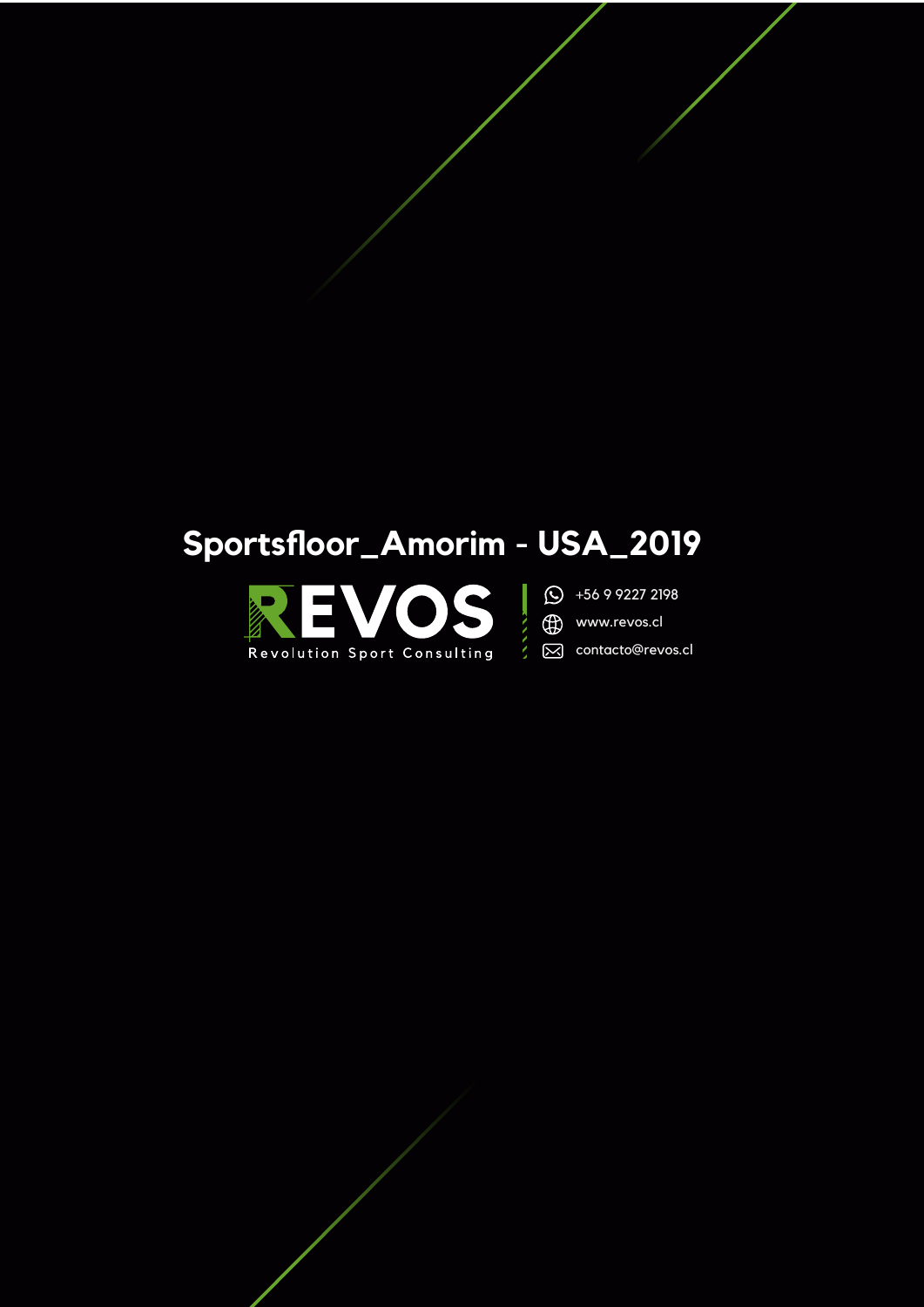# SPORTSFLOOR



## High performance final floor Reinventing comfort under your feet

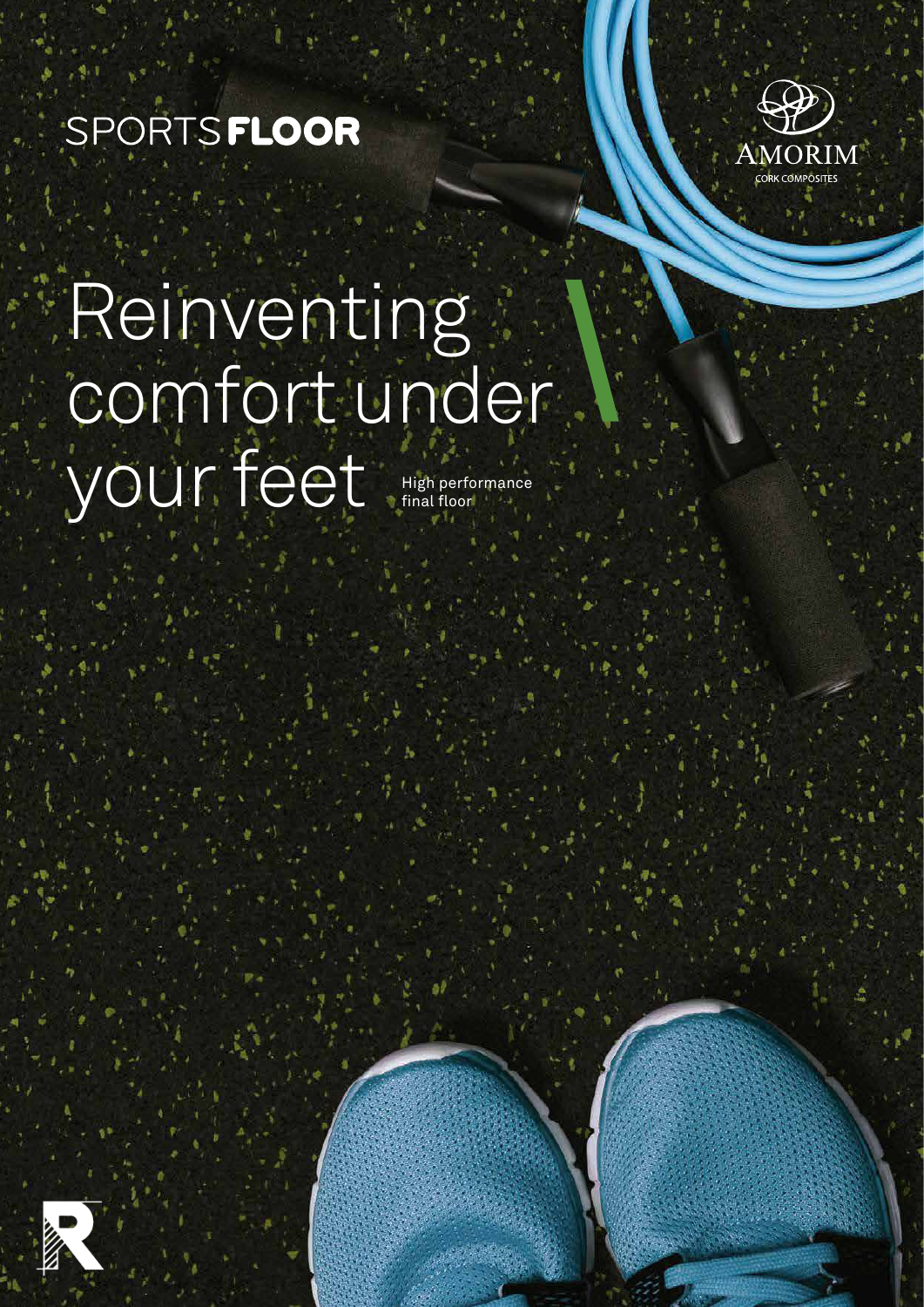

Gitcular economy

Oesign

trans

Sourcing

**Tuenosell** 

Resource de de Cricin

**Hes right** 

 $\mathbb{R}^2$ 

Manuracture

**Distribution** 

ШIJ

 $250$ 



### **Sport Surfaces**

## From a linear "take, make, dispose" economic model to a circular economy

Today's linear economic model relies on large quantities of cheap, easily accessible materials and energy and is currently reaching its physical limits.

A circular economy is an attractive, more sustainable and viable alternative that Amorim Cork Composites has already started implementing today. It is a regenerative system in which resource inputs and waste, emission, and energy leakage are minimized by slowing, narrowing and closing material and energy loops. This can be achieved through long-lasting design, maintenance, repair, reuse, remanufacturing, refurbishing, and recycling.

This reduction of the system's resource inputs and waste and emission leakage reduces resource depletion and environmental pollution.

The incorporation of post-consumer materials is completely aligned with the company's environmental strategy. Amorim Cork Composites believes that by using recycled materials, with adequate available resources, in terms of quality and quantity, we are making an important contribution to the necessary transition from a linear to a circular economy.



**Anti-slip**



**Easy installation and maintenance**



**Resistance to scratches and indentations**





**Long and extended**

**life-cycle**

**Impact absorber**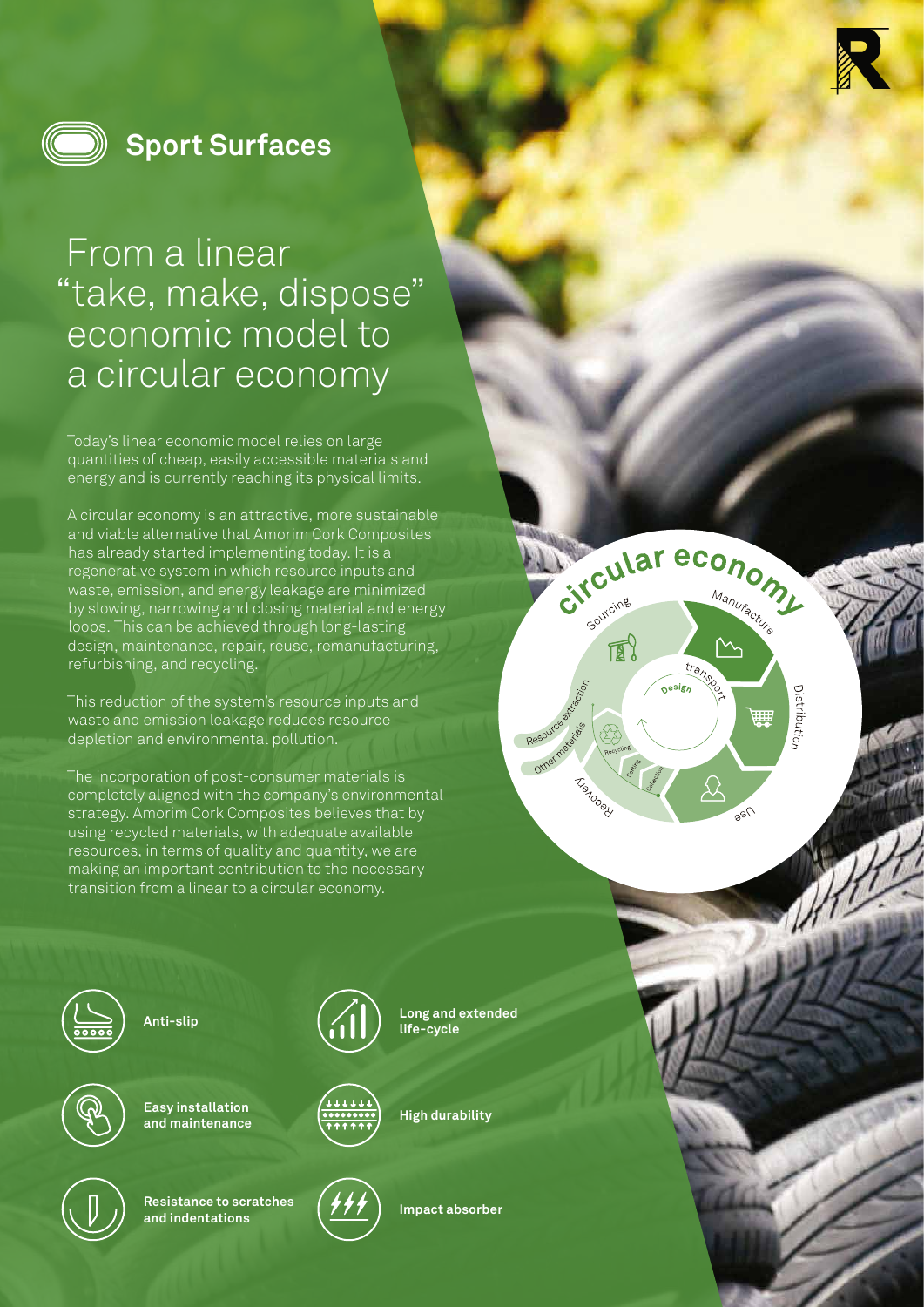

### **Amorim SPORTSFLOOR, an effective and sustainable solution for all sports surfaces.**

SPORTSFLOOR is manufactured using a combination of different elastomers to achieve a unique level of flexibility, wear resistance and impact absorption.

Our brand incorporates the sheer quality of the final recycled rubber floor surface. We convert **post consumer tyres** (but only the buffings derived from tyre treads, avoiding contaminants, such as plastics from the tyre's hardened sidewall and metal or nylon from the tyre's belts) and other waste rubber into recycled rubber of such high quality that it can be recycled at the end of the product's life cycle. Thus, we contribute towards reducing our environmental impact, thereby helping ensure **environment sustainability**.

Amorim SPORTSFLOOR is not only recyclable but also compliant with both **indoor air quality** and low Volatile Organic Compound (VOC) emission requirements.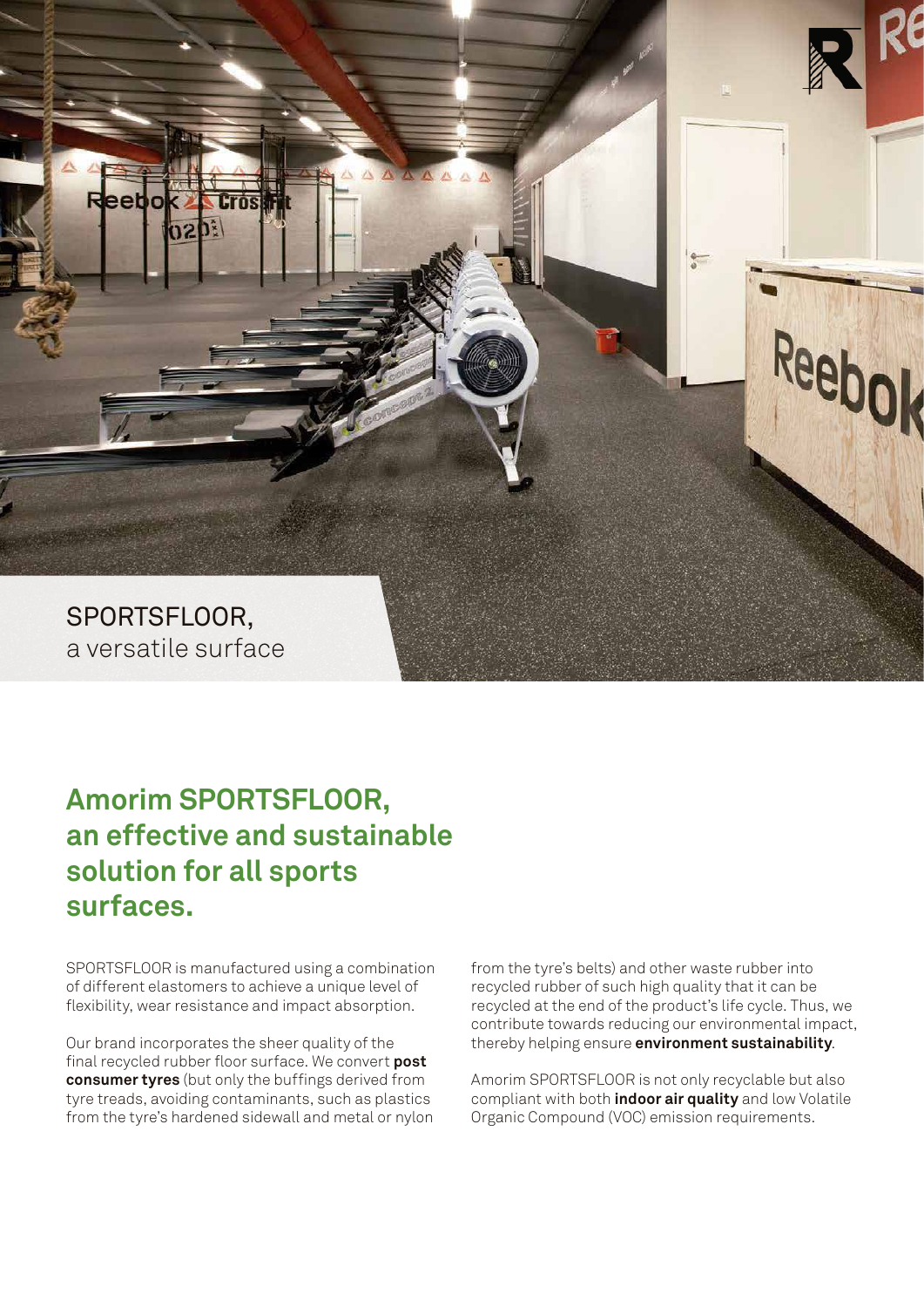![](_page_4_Picture_0.jpeg)

#### **COLOURS**

![](_page_4_Picture_2.jpeg)

**DIMENSIONS**

| Width (mm) | Length (m) | Thickness (mm) |
|------------|------------|----------------|
| 1220       |            |                |

Other dimensions available upon request

#### **PHYSICAL AND MECHANICAL PROPERTIES**

|                                                                                                                              | <b>Test Method</b>                        | Result                                     |
|------------------------------------------------------------------------------------------------------------------------------|-------------------------------------------|--------------------------------------------|
| Shore Hardness (Shore A)                                                                                                     | ASTM D2240-97                             | 60                                         |
| Density                                                                                                                      | <b>ASTM D297-93</b>                       | 1025 kg/m <sup>3</sup>                     |
| Compressibility at 100psi                                                                                                    | <b>ASTM F36-95</b>                        | 12%                                        |
| Recovery at 100psi                                                                                                           | <b>ASTM F36-95</b>                        | 85%                                        |
| Flexibility                                                                                                                  | <b>ASTM F137-71</b>                       | $F = 1$                                    |
| Tensile Strength                                                                                                             | ASTM D412-98a                             | $>3$ MPa                                   |
| Tear                                                                                                                         | <b>ASTM D624-98</b>                       | $>0.8$ MPa                                 |
| Compression Set (22 hours at 70 °C)                                                                                          | <b>ASTM D395-98</b>                       | 25% deflection: 40%<br>50% deflection: 30% |
| Coefficient to Friction                                                                                                      | ASTM D1894-95                             | Dry: 1.33<br>Wet: 1.56                     |
| <b>Critical Radiant Flux</b>                                                                                                 | ASTM E 648-99                             | 0.1 W/cm <sup>2</sup>                      |
| Flammability and Flame Spread                                                                                                | DOC FFI-70 CSPC                           | Pass                                       |
| Indoor Abrasion (% of material loss)                                                                                         | ASTM C501-84                              | 0.24%                                      |
| Resistance to Chemical Attack<br>(Test with: ammonia, bleach, disinfectant, Alcohol,<br>Tide, 5% NaOH Solution, Human Sweat) | <b>ASTM F925-97</b>                       | No surface attack<br>or colour change      |
| Instrumented Impact, absorbed energy at rupture                                                                              | ASTM D3763-00                             | 27 Joules                                  |
| Static Load Limit, Residual Compression                                                                                      | <b>ASTM F970-98</b>                       | $0.04$ mm                                  |
| <b>Compression Endurance</b>                                                                                                 | 10,000 fatigue cycles at 50% displacement | 5% set                                     |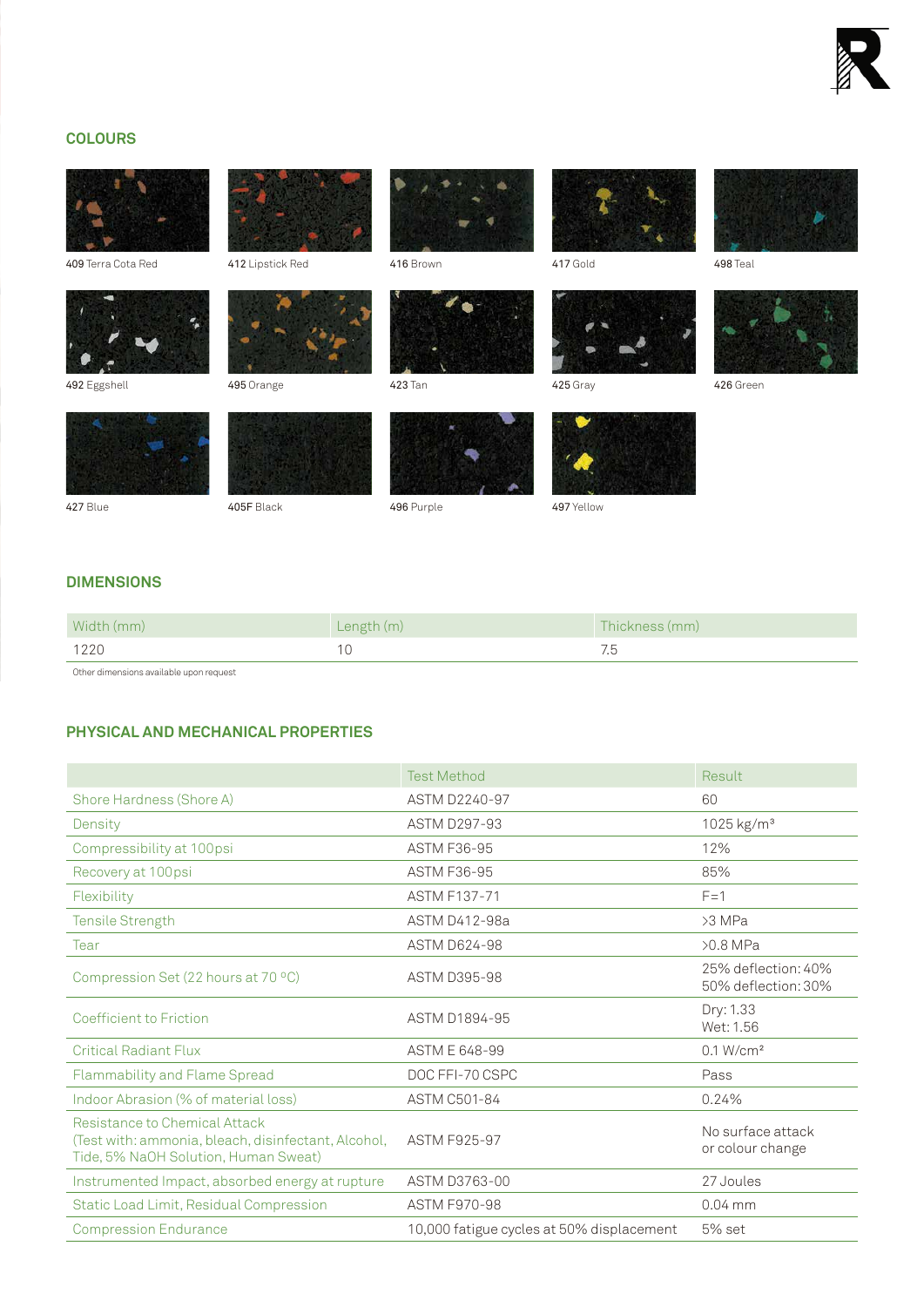### **Applications**

#### **Leisure and others**

- Libraries
- Study rooms
- Storage areas
- Bathrooms and restrooms
- Foyers/Waiting rooms
- Conference rooms
- Access areas, ramps and stairways
- Walkways, paths and running tracks

#### **Sporting**

- Fitness Centres
- Gymnasiums
- Ice rinks
- Training areas
- Access ramps
- Pathways and running track

The data provided in this brochure refers to typical figures. This information is not intended to be used as a<br>purchasing specification and does not imply suitability for use in any specific application. Failure to select regarding recommendations for specific applications. Amorim Cork Composites expressly disclaims all warranties, including any implied warranties of merchantability or of fitness for any particular purpose. Amorim Cork Composites shall not be liable for any indirect, special, incidental, consequential or punitive damages as a result of using the information listed in this brochure, any of its material specification sheets, its products or any future use or re-use of them by any person or entity. For contractual purposes, please request our Product Specifications Sheet (PDA).

![](_page_5_Picture_18.jpeg)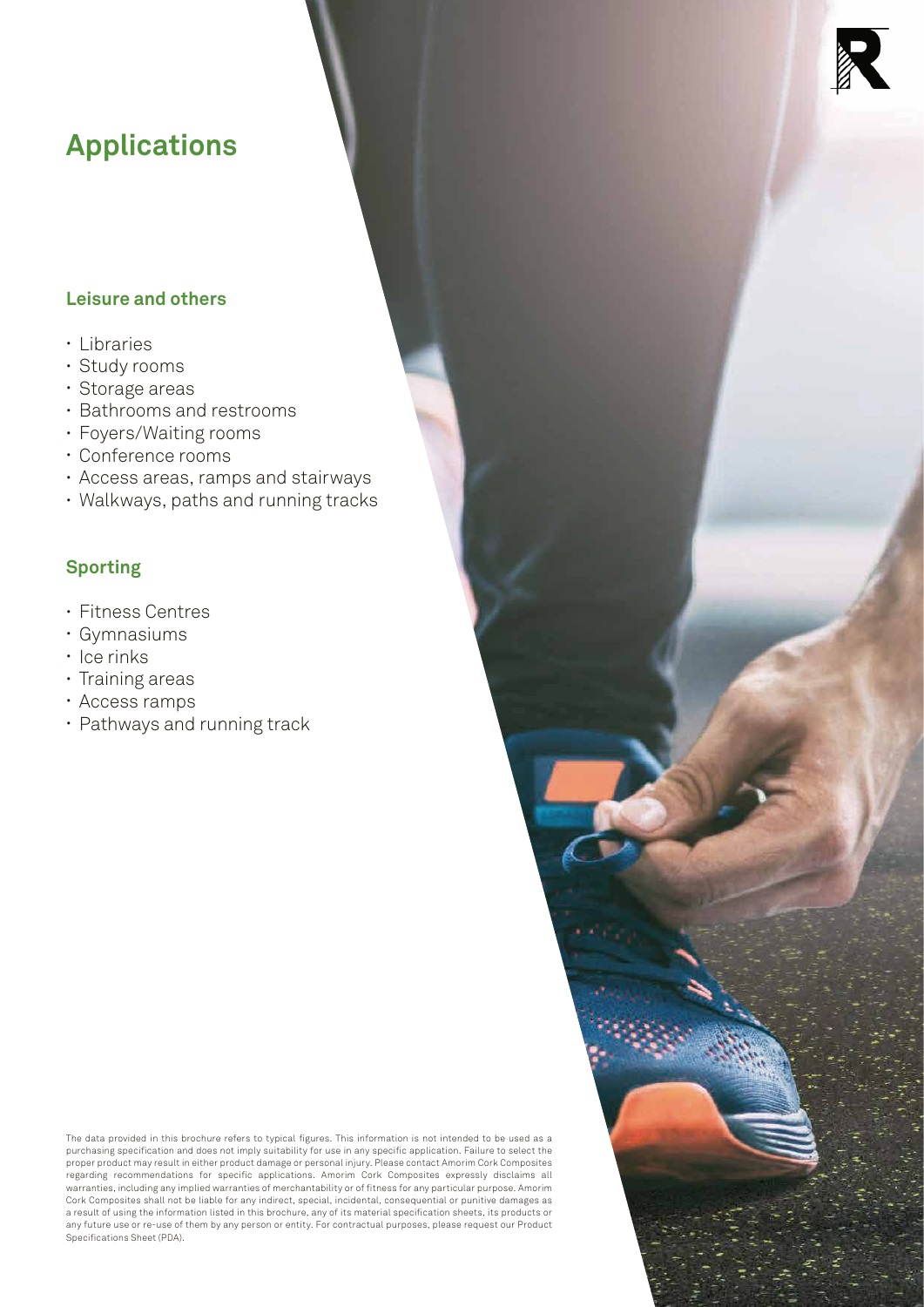![](_page_6_Picture_1.jpeg)